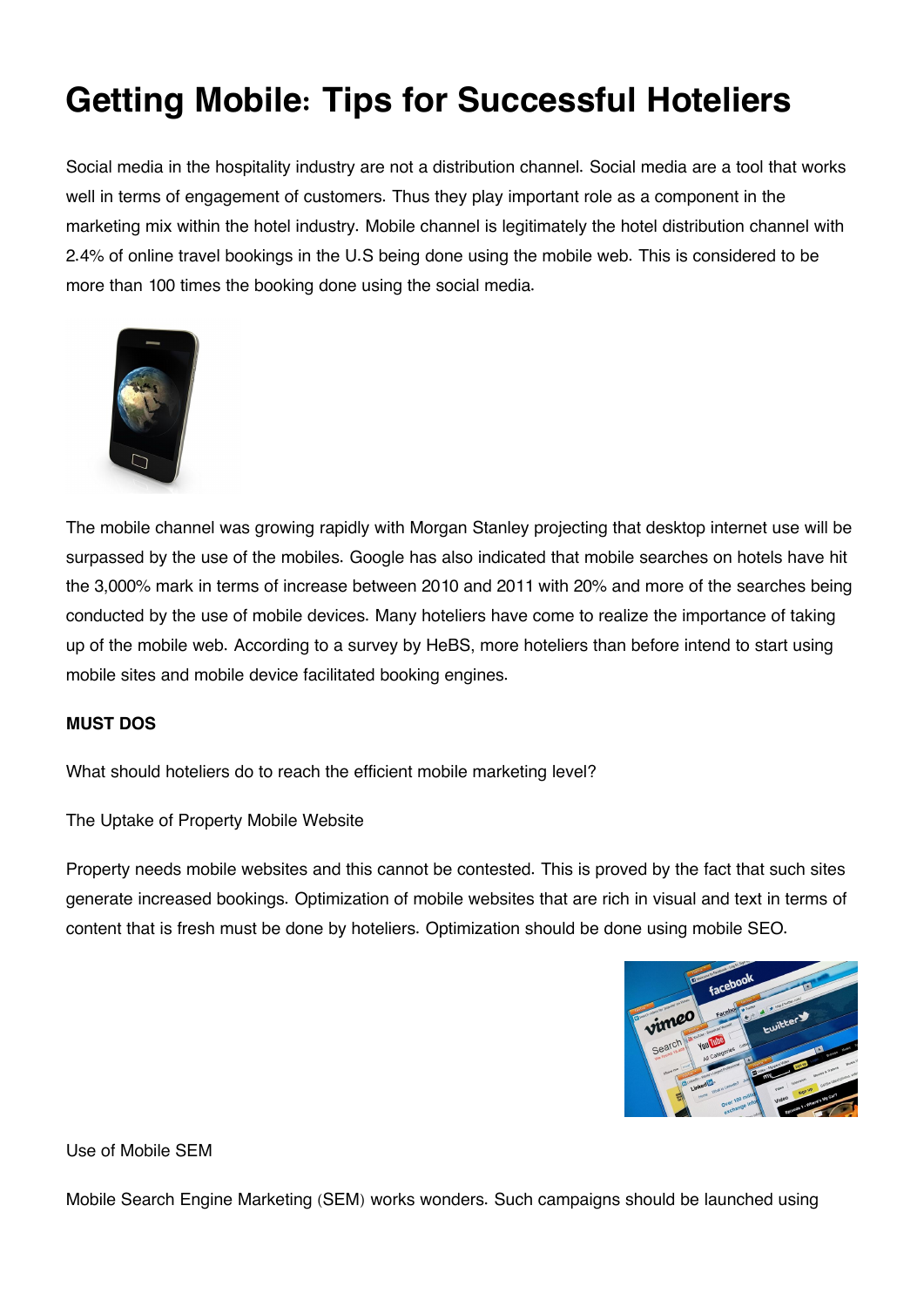Google AdWords, Bing and Yahoo and should be linked to special landing pages for your mobile website. Including the latest packages promotions and offers will be an advantage.

# Utilization of Local Content

Mobile content that is local will work well as most of the searches conducted are local. Such content is the foundation of mobile content and should be taken up as a strategy for mobile SEO by hoteliers.

Other must-dos include: alignment of the mobile websites content, both official and unofficial. engagement of customers through mobile marketing continuous enhancement of mobile website, building of mobile links to mobile sites from directories and sites, use of mobile SEM campaigns, mobile banner advertising in main mobile feeder markets, use of mobile SEO.

# **DON'TS**

However there also is a couple of 'don'ts' regarding mobile marketing by hoteliers.

# Discounts on Mobile Channels

Over the last years, booking windows have shrunk thanks to the well and intensely connected social and mobile world and the uptake of the mobile web by consumers for purposes of making bookings. Mostly bookings are made for the next 48 hours. As time goes by people keep booking closer and closer to the day of arrival as it is easy for them to wait to the last minute to inquire the last minute booking rates for hotels. With hoteliers practicing all the Must-Dos, bookings will still be honored even without awarding discounts. Maintenance of rate parity by hoteliers is important at all times.



Mobile App

Hotels do not need to have mobile apps especially if they are a single-property, franchised property, independent hotel or resort, smaller or midsized chain and multi-property company. It is better that such hotel companies focus on enhancing their mobile websites and promote their mobile sites using initiatives like mobile marketing. This is because most users, 90% to be precise, prefer mobile browsing to mobile apps. Development, maintenance and promotion of apps are very expensive. Apps are very specific in terms of devices. Apps are not index-able by search engines.

(Based on an interview of Max Starkov, President and CEO of HeBS. by Michelle Renn of 'Inside Hotel